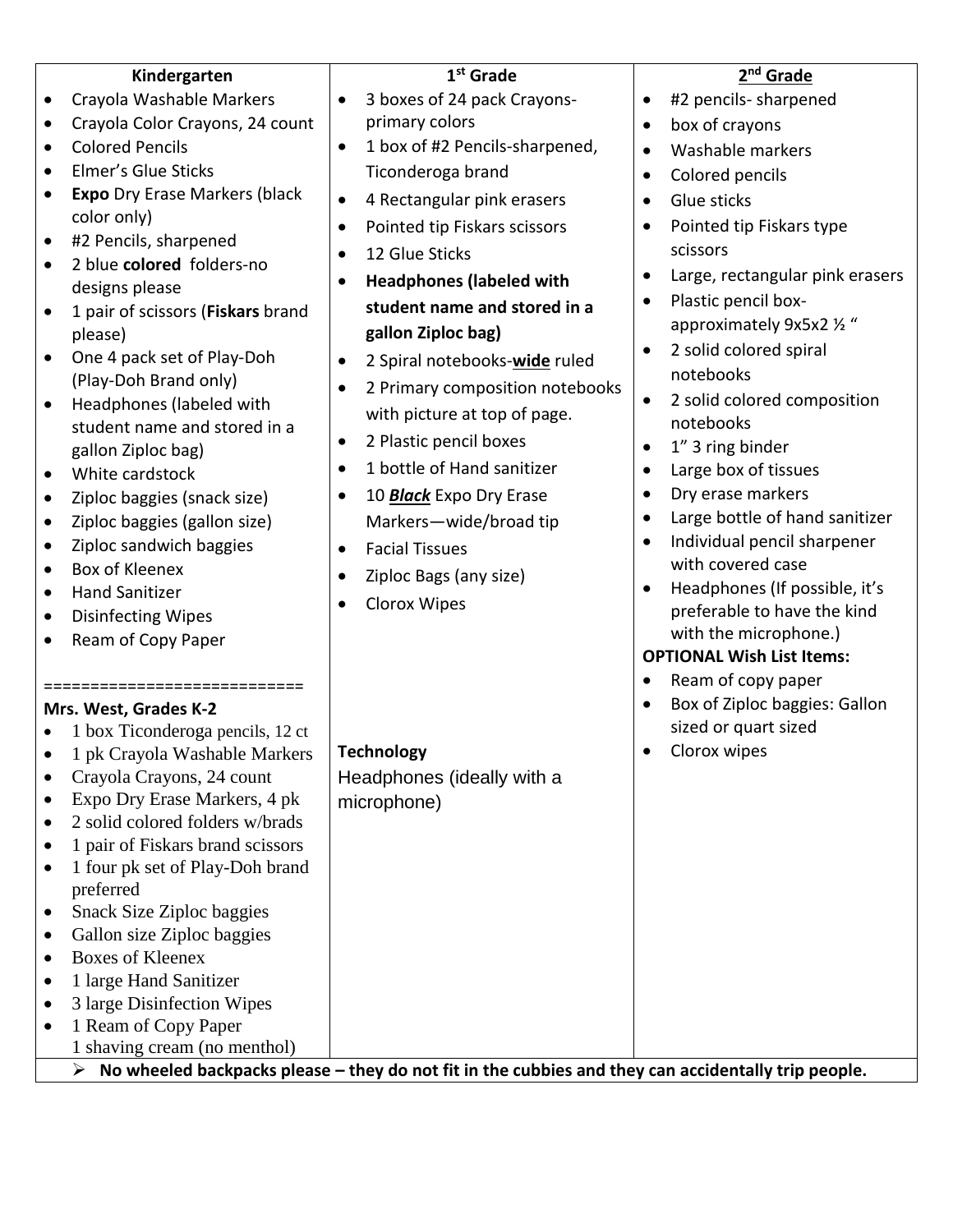| 3rd Grade                                                                                       | 4 <sup>th</sup> Grade                                                                               | 5 <sup>th</sup> Grade              |
|-------------------------------------------------------------------------------------------------|-----------------------------------------------------------------------------------------------------|------------------------------------|
| Pencil Box (8 inches by 5                                                                       | 1 pencil box<br>$\bullet$                                                                           | 1 pkg of Colored Pencils or        |
| inches)                                                                                         | Wired ear buds/headphones,<br>$\bullet$                                                             | crayons                            |
| 10-12 pre-sharpened #2 pencils<br>$\bullet$                                                     | preferably with mic                                                                                 | 1 pkg Expo Markers                 |
| 1 box of crayons (up to 24 only)                                                                | 2 highlighters<br>$\bullet$                                                                         | 1 box of markers                   |
| 4 glue sticks 1 skinny black dry-<br>$\bullet$                                                  | 2 Plastic two pocket folder with<br>$\bullet$                                                       | 2 colored pens<br>$\bullet$        |
| erase (Expo) marker                                                                             | prongs                                                                                              | 2 liquid/glue sticks<br>$\bullet$  |
| 2 highlighters (different colors)<br>$\bullet$                                                  | 12 #2 pencils sharpened<br>$\bullet$                                                                | 1 pkg of lined paper               |
| 1 pair of scissors<br>$\bullet$                                                                 | 1 box of markers<br>$\bullet$                                                                       | 1 pkg Highlighters (multi-         |
| 3 black, wide-ruled<br>$\bullet$                                                                | 1 box of crayons/colored pencils<br>$\bullet$                                                       | colors)                            |
| composition notebooks                                                                           | 4 Expo markers (black)<br>$\bullet$                                                                 | #2 pencils<br>$\bullet$            |
| (not spiral bound)                                                                              | 2 glue sticks<br>$\bullet$                                                                          | 4 composition notebooks            |
| Backpack-standard size, no<br>$\bullet$                                                         | 1 pair of scissors<br>$\bullet$                                                                     | Clorox/Lysol wipes for desks       |
| wheels                                                                                          | 1 pencil sharpener<br>$\bullet$<br>1-5 Subject Notebook<br>$\bullet$                                | 1 Plastic two pocket folder        |
|                                                                                                 | 1 ream of notebook paper<br>٠                                                                       | with prongs                        |
| students may wish to keep a<br>$\bullet$<br>small box of tissues at their                       |                                                                                                     | Headphones                         |
|                                                                                                 | <b>OPTIONAL Wish List Items:</b>                                                                    | pencil box or pencil pouch         |
| desk for personal use<br>**It is a good idea to check with your child                           | 1 ream of copy paper<br>$\bullet$                                                                   | 1 pair of scissors                 |
| regularly (each month), to determine which                                                      | Astrobrights paper<br>$\bullet$                                                                     |                                    |
| supplies need to be replenished. Your<br>assistance replenishing your child's personal          | Incentive stickers<br>$\bullet$                                                                     | <b>OPTIONAL Wish List:</b>         |
| supplies is greatly appreciated.                                                                | Sandwich size Ziploc baggies<br>$\bullet$                                                           | <b>Hand Sanitizer</b><br>Kleenex   |
|                                                                                                 | Hand sanitizer<br>$\bullet$                                                                         | <b>Lysol Wipes</b>                 |
| <b>OPTIONAL Wish List items:</b>                                                                | Disinfectant wipes (Clorox, etc.)<br>$\bullet$                                                      | Lg and Sm Ziploc bags<br>$\bullet$ |
| Clorox wipes                                                                                    | <b>Tissues</b><br>$\bullet$                                                                         | Ream of white paper<br>$\bullet$   |
| Wet Ones Hand Wipes<br>$\bullet$                                                                |                                                                                                     | Astrobrights paper                 |
| Gallon or quart Hefty/Ziploc<br>٠                                                               | ==============                                                                                      |                                    |
| freezer baggies                                                                                 | Mrs. Mills. Grades 3-5                                                                              |                                    |
| pencils (yellow, Ticonderoga<br>$\bullet$                                                       | 1 pencil box<br>$\bullet$                                                                           | <b>Resource Wish List</b>          |
| are preferred)                                                                                  | 1 pack of #2 pencils<br>$\bullet$                                                                   | <b>Tissues</b>                     |
| tissues                                                                                         | 1 pack of 24 count crayons<br>$\bullet$                                                             | <b>Hand Sanitizer</b>              |
| glue sticks<br>$\bullet$                                                                        | 1 pack of colored pencils<br>$\bullet$                                                              | Clorox-type wipes<br>$\bullet$     |
| 1 ream of white copy paper                                                                      | 1 pack of washable markers<br>$\bullet$                                                             | Ziploc bags (snack/gallon)         |
| **We understand that some items, such as                                                        | 13-pack black dry erase markers<br>$\bullet$                                                        | Dry Erase Markers                  |
| Clorox wipes and Wet Ones, may be difficult to<br>acquire at this time. However, we will gladly | 1 solid color folder with pockets<br>$\bullet$                                                      | Velcro (squares or circles)        |
| accept these items anytime throughout the                                                       | and prongs (no pictures)                                                                            | Erasers / pencil top erasers       |
| school year. Thank you very much for your<br>generosity as we begin a new school year!          | 1 box of Kleenex<br>$\bullet$                                                                       | Blue pens                          |
|                                                                                                 | 1 pair of scissors<br>$\bullet$                                                                     | Incentive stickers                 |
|                                                                                                 | 4-6 Elmer's Glue Sticks<br>$\bullet$                                                                | Two-pocket folders                 |
|                                                                                                 | Ziploc baggies (gallon or quart)<br>$\bullet$                                                       | Small/locker size mirror           |
|                                                                                                 | Headphones (labeled and inside a<br>$\bullet$                                                       | (Speech)                           |
|                                                                                                 | Ziploc bag)<br>1 spiral notebook<br>$\bullet$                                                       |                                    |
|                                                                                                 | 1 can of shaving cream<br>$\bullet$                                                                 |                                    |
|                                                                                                 | 1 small bottle of hand sanitizer<br>$\bullet$                                                       |                                    |
|                                                                                                 | 2 pink erasers<br>$\bullet$                                                                         |                                    |
|                                                                                                 | 2 yellow highlighters<br>$\bullet$                                                                  |                                    |
|                                                                                                 | Clorox wipes<br>٠                                                                                   |                                    |
| $\blacktriangleright$                                                                           | No wheeled backpacks please - they do not fit in the cubbies and they can accidentally trip people. |                                    |